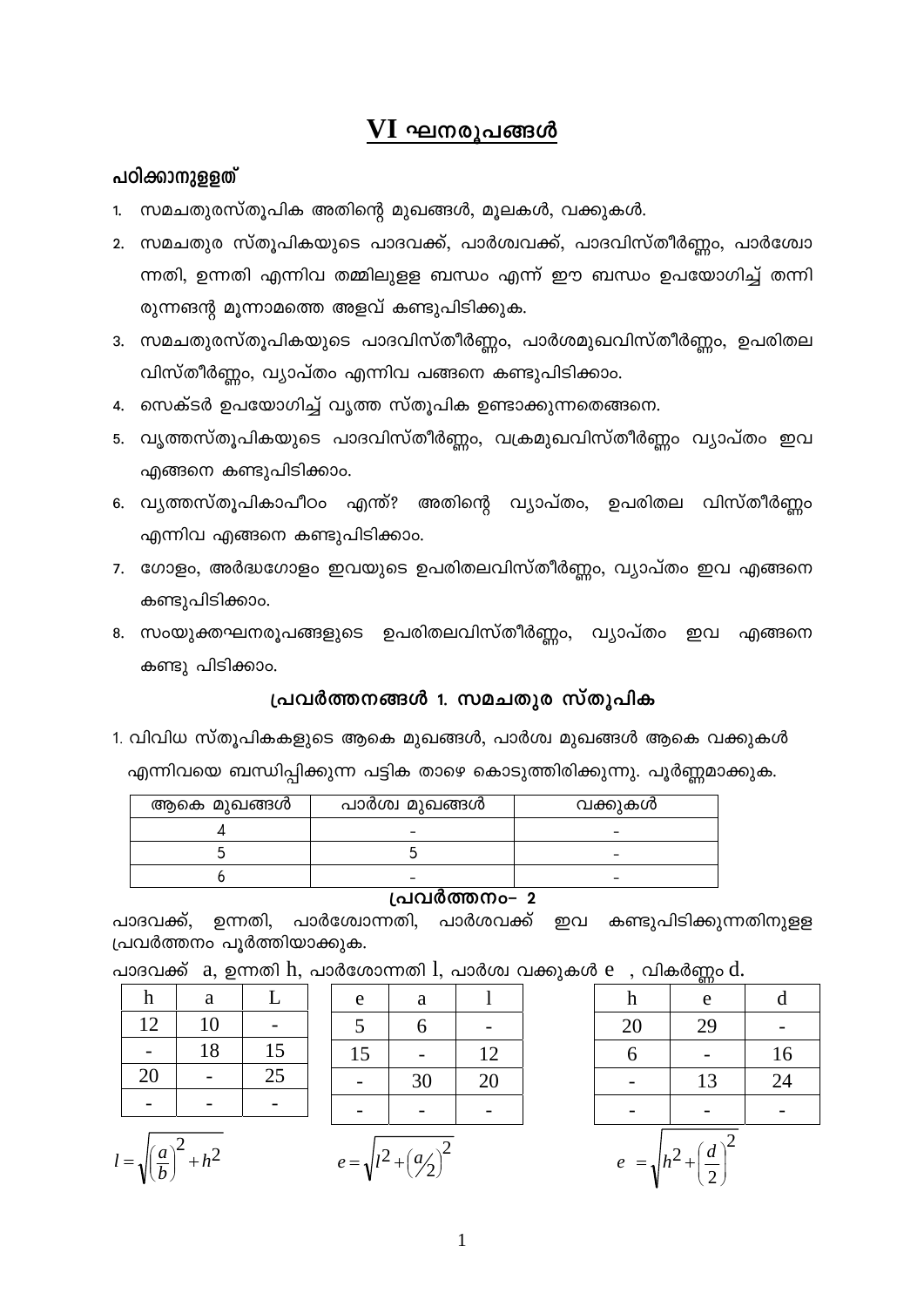## പ്രവർത്തനം 3

ചിത്രം ചാർട്ടിൽ പ്രദർശിപ്പിക്കുക. സമചതുരസ്തൂപിക ഉണ്ടാക്കുക താഴെ കൊടുത്തി രിക്കുന്ന അളവുകൾ കണ്ടുപിടിക്കുക.



- പാദവക്കിന്റെ നീളം എത്ര
- ഉന്നതി എന്ത്
- പാർശ്വോന്നതി എന്ത്
- പാർശ്വവക്കിന്റെ നിളം എന്ത്
- വികർണത്തിന്റെ നീളം എന്ത്

## പ്രവർത്തനം 4

പ്രവർത്തനം 3 ൽ കൊടുത്തിരിക്കുന്ന സമചതുര സ്തൂപികയുടെ

- പാർശ്വമുഖവിസ്തീർണ്ണം എന്ത്?
- പാദവിസ്തീർണ്ണം എന്ത്?
- ഉപരിതല വിസ്തീർണ്ണം എന്ത്?
- വ്യാപ്തം എന്ത്?

## പ്രവർത്തനം 5

വക്കുകളുടെ നീളങ്ങൾ തുല്യമായിട്ടുളള ഒരു സമചതുര സ്തൂപികയുടെ ഒരു പാദവ

ക്കിന്റെ നിളം 12 cm ആയാൽ

- പാർശ്വമുഖത്തിന്റെ ആകൃതി എന്ത്?
- ആകെ വക്കുകളുടെ നീളം എന്ത്?
- 1 പാർശ്വമുഖത്തിന്റെ വിസ്തീർണ്ണം എന്ത്?
- പാർശ്വമുഖങ്ങളുടെ ആകെ വിസ്തീർണ്ണമെന്ത്?
- ഉപരിതല വിസ്തീർണ്ണമെന്ത്?
- വ്യാപ്തം എന്ത്?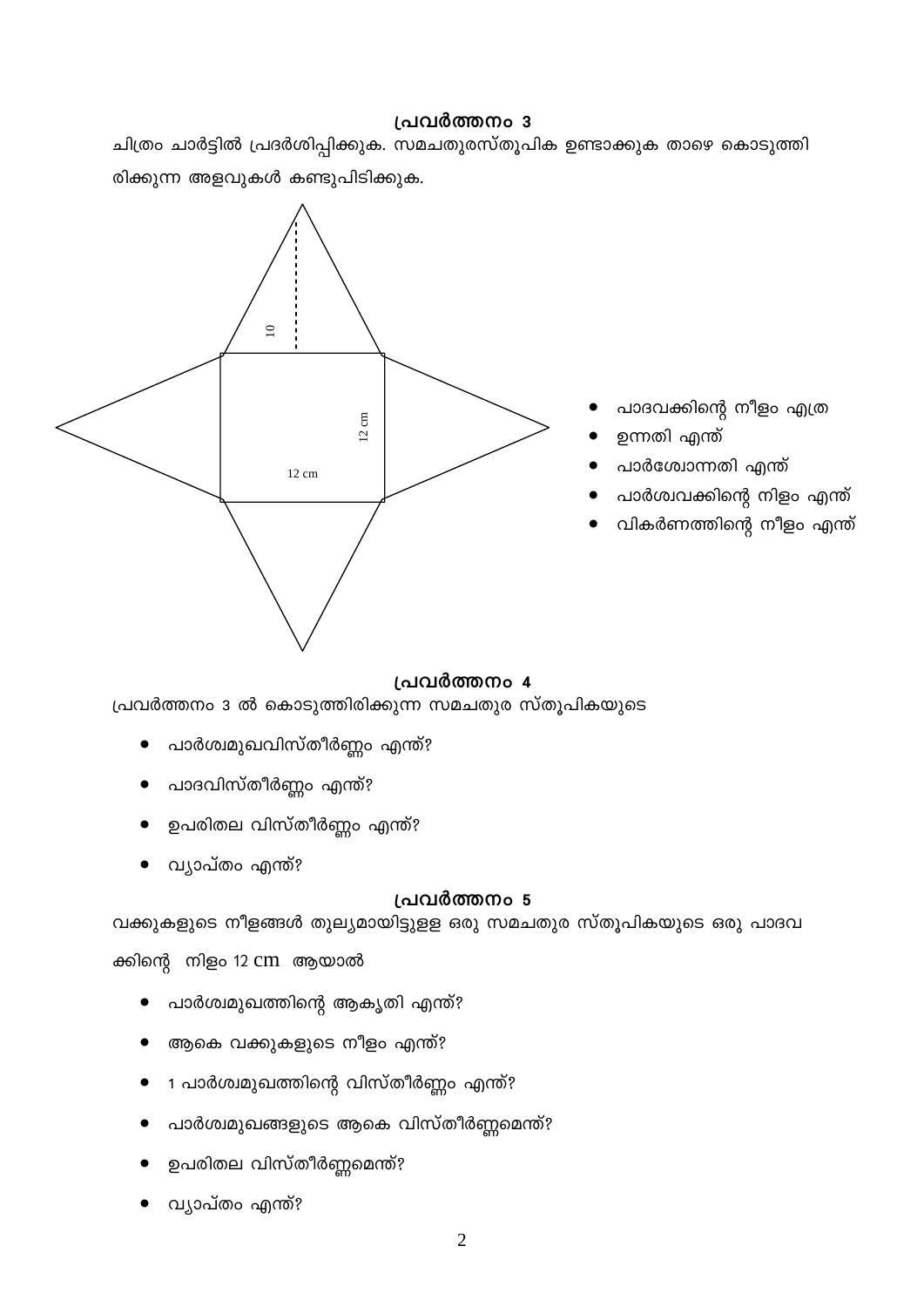### കൂടുതൽ പ്രവർത്തനങ്ങൾ

# 1. 72 cmപാദചുറ്റളവുളള ഒരു സമചതുരസ്തൂപികയുടെ പാർശ്വോന്നതി 41 cm ആയാൽ

- സ്തൂപികയുടെ ഉന്നതി എന്ത്
- സ്തുപികയുടെ വ്യാപ്തം എന്ത്
- 2. ഒരു സമചതുരസ്തൂപികയുടെ പാർശ്വമുഖങ്ങൾ സമഭുജ ത്രികോണ ക്ഷേത്രങ്ങ ളാണ് . ഒരു വക്കിന്റെ നീളം 16 cm ആയാൽ
	- ആകെ വക്കുകളുടെ നീളം എന്ത്
	- $\bullet$  ഉപരിതല വിസ്തീർണ്ണം എന്ത്
	- വ്യാപ്തം എന്ത്
- 3. ഉന്നതി 60 CM ഉം, പാദവ്യാസം 22 CM ഉള്ള ഒരു വൃത്ത സ്തംഭത്തിൽ നിന്ന് ചെത്തിയുണ്ടാക്കാവുന്ന പരമാവധി വലുപ്പമുളള സമചതുര സ്തൂപികയുടെ
	- പാദവക്കിന്റെ നീളം എന്ത്?
	- പാർശ്വേന്നതി എന്ത്?
	- പാർശ്വമുഖവിസ്തീർണ്ണം എന്ത്?

4. ഒരു സമചതുര സ്തൂപികയുടെ ആകൃതിയിലുളള കൂടാരത്തിന്റെ പാദവി സ്തീർണ്ണം 576 ച.മീറ്ററും കൂടാരത്തിന്റെ ഉന്നതി 9 മീറ്ററുമാണ് കൂടാരത്തിന്റെ പാർശ്വ മുഖം മറക്കുന്നതുനാവശ്യമായ ക്വാൻവാസിന്റെ വിസ്തീർണ്ണം കാണുക.

### വൃത്തസ്തൂപിക

## പ്രവർത്തനം – $\mathbf I$

 $6 \text{ cm}$  ആരമുളള ഒരു വൃത്തത്തിൽ നിന്ന് 120 $^{\circ}$  കോണുളവുളള ഒരു സെക്ടർ വെട്ടിയെ ടുക്കുന്നു. സെക്ടർ വളച്ച് പരമാവധി വലുപ്പമുളള വ്യത്തസ്തൂപിക ഉണ്ടാക്കുന്നു.

- സ്തൂപികയുടെ പാർശ്വോന്നതി എന്ത്?  $\bullet$
- സെക്ടറിന്റെ ചാപ നീളം എന്ത്?
- സ്തൂപികയുടെ പാദചുറ്റളവ് എന്ത്?
- സെക്ടറിന്റെ ചാപനീളവും, സ്തൂപികയുടെ പാദചുറ്റളവും തമ്മിലുളള ബന്ധം എന്ത്?
- സ്തൂപികയുടെ പാദ ആരം എന്ത്?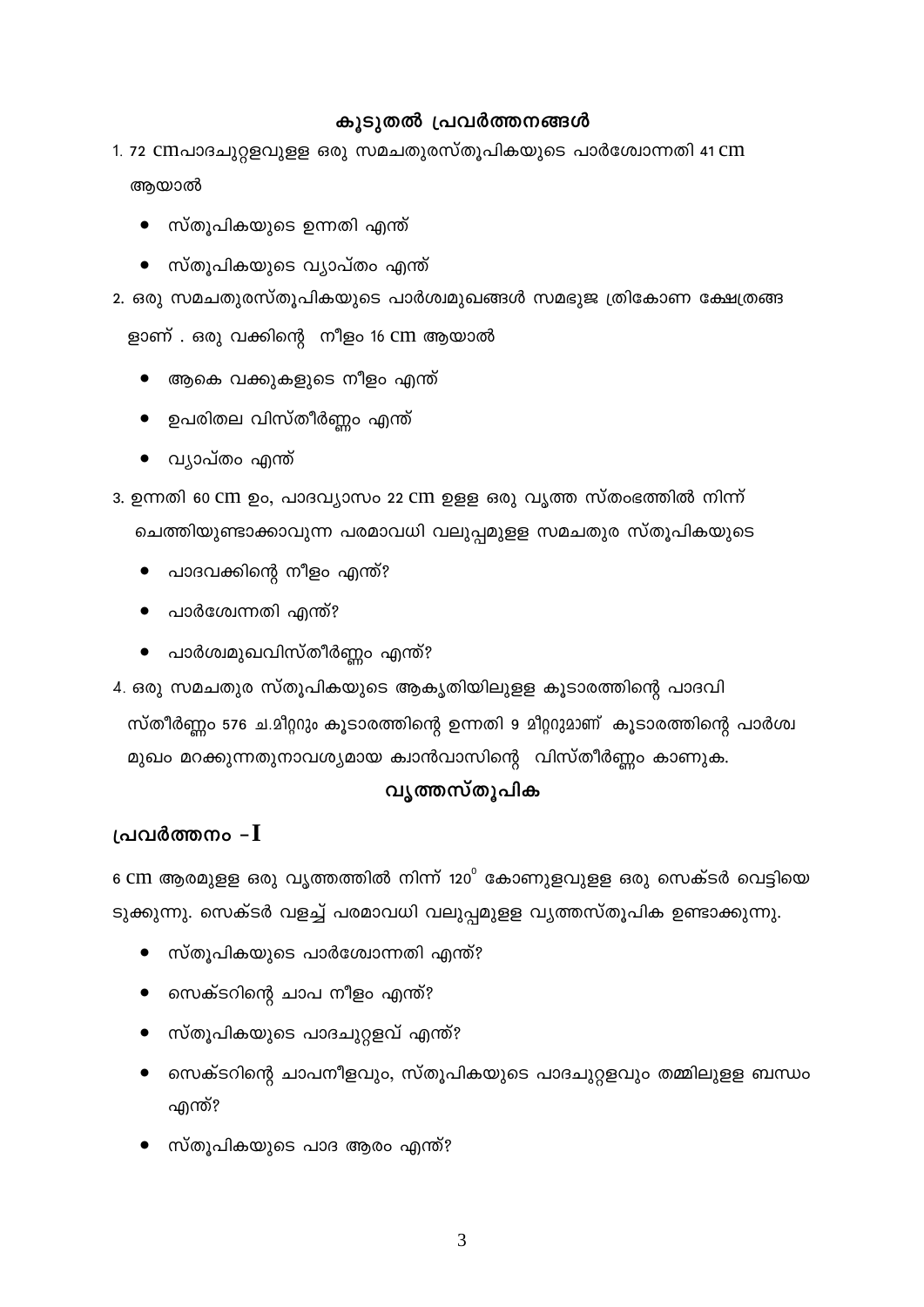$x^0$ സെക്ടറിന്റെ കേണളവ് സെക്ടറിന്റെ ആരം വൃത്തസ്തൂപികയുടെ പാർശ്വാന്നതി  $\mathbf{1}$ സ്തൂപികയുടെ പാദആരം  $= r$  $x^0$ 360 എന്ന ബന്ധം ഉറപ്പിക്കണം

#### പ്രവർത്തനം 2

| സെക്ടറിന്റെ | കേന്ദ്രകോൺ | സ്തൂപിക    | സ്തൂപിക       | സ്തൂപിക  |
|-------------|------------|------------|---------------|----------|
| ആരം         |            | യുടെ പാർശേ | യുടെ പാദചുറ്റ | യുടെ ആരം |
|             |            | ്വാന്നതി   | ളവ്           |          |
| 15          | $120^{0}$  |            |               |          |
| 20          | $90^{0}$   |            |               |          |
| 20          | $72^{0}$   |            |               |          |
| 10          | $144^0$    |            |               |          |
| 12          | $60^0$     |            |               |          |
| 14          | $180^{0}$  |            |               |          |

#### പ്രവർത്തനം -3

10 CM ആരമുളള ഒരു സെക്ടറിന്റെ കേന്ദ്രകോൺ 180 $^{\circ}$  ആകുന്നു . ഈ സെക്ടർ ഉപ യോഗിച്ച് പരമാവധി വലുപ്പമുളള വൃത്തസ്തൂപിക നിർമ്മിച്ചാൽ. (പ്രവർത്തനം -1 )

- വ്യത്തസ്തൂപികയുടെ പാർശ്വോന്നതി എന്ത്?  $\bullet$
- വ്യത്ത സ്തുപികയുടെ ആരം എന്ത്?
- വൃത്തസ്തുപികയുടെ ഉന്നതി എന്ത്?
- സ്തൂപികയുടെ വക്രമുഖവിസ്തീർണ്ണം എന്ത്?
- സെക്ടറിന്റെ വിസ്തീർണ്ണം എന്ത്
- സ്തൂപികയുടെ വക്രമുഖ വിസ്തീർണ്ണവും, സെക്ടറിന്റെ വിസ്തീർണ്ണവും തമ്മിലുളള ബന്ധം പ്രസ്ഥാവിക്കുക.
- സെക്ടറിന്റെ കേന്ദ്രകോൺ 180 ആയാൽ സെക്ടറിന്റെ ആരവും, സ്തൂപിക യുടെ ആരവും തമ്മിലുളള ബന്ധം എന്ത്?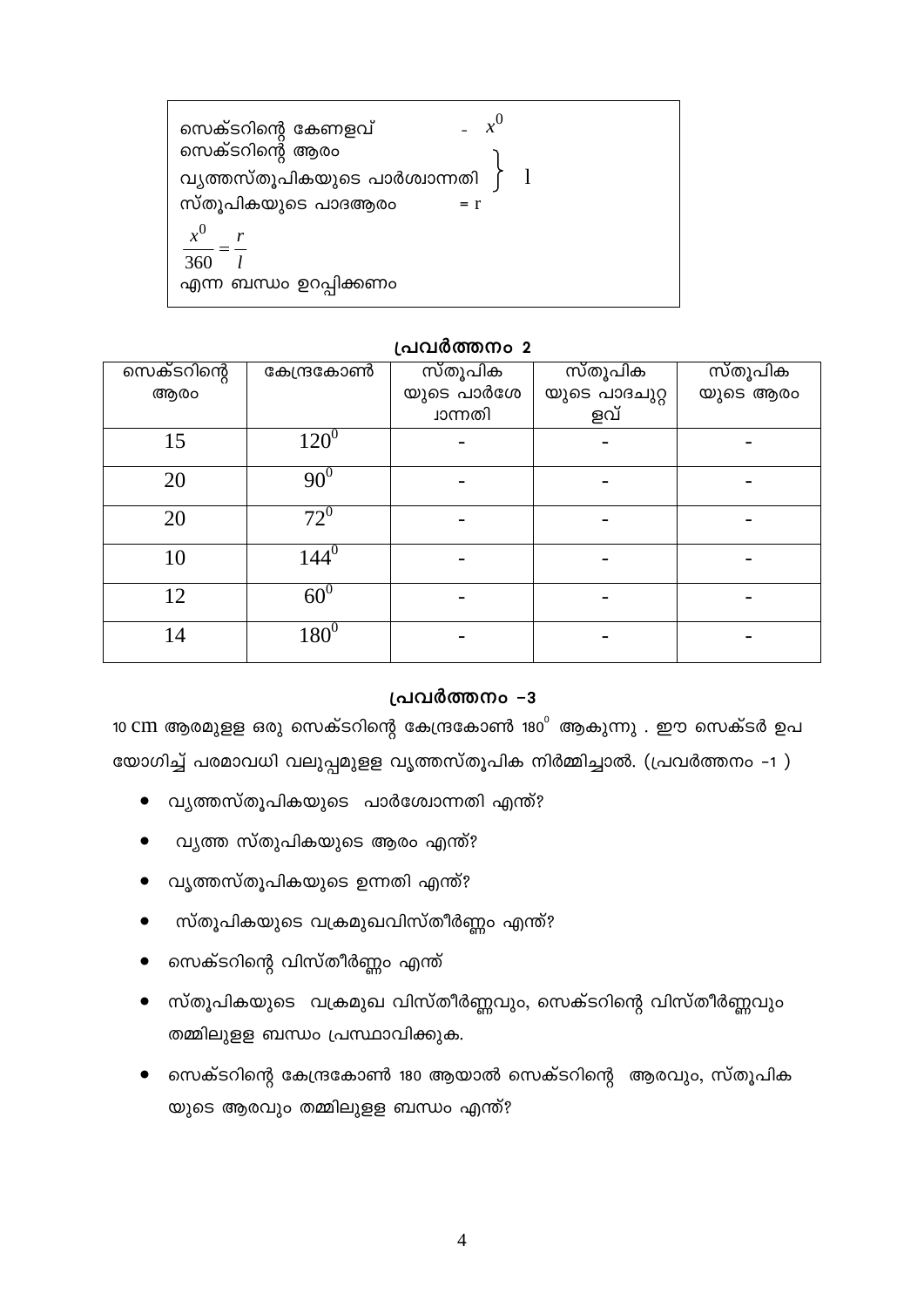#### പ്രവർത്തനം 4

വ്യത്തസ്തൂപികയുടെ ആരം, ഉയരം, പാർശ്വോന്നതി ഇവ തമ്മിലുള്ള ബന്ധം.

|                                | പാർശ്വാ<br>ന്നതി | ഉയരം | ആരം |
|--------------------------------|------------------|------|-----|
| $l=\sqrt{h^2+r^2}$ ഉപയോഗിക്കുക |                  | 8    | 6   |
|                                | 15               | 12   |     |
|                                | 20               |      | 12  |
|                                | 30               | 24   |     |
|                                |                  | 20   | 15  |
|                                | 25               |      | 15  |

#### പ്രവർത്തനം-5

50 cm ഉയരമുളളതും, 20 cm ആരമുളളതുമായ ഒരു സിലിണ്ടറിന്റെ

- വ്യാപ്തം എന്ത്
- സിലിണ്ടറിൽ നിന്ന് ചെത്തിയെടുക്കാവുന്ന പരമാവധി വലിപ്പമുളള വൃത്ത സ്തൂപികയുടെ വ്യാപ്തം എന്ത്.
- സ്തംഭത്തിന്റെ വ്യാപ്തവും സ്തൂപികയുടെ വ്യാപ്തവും തമ്മിലുളള ബന്ധ മെന്ത്?

വ്യത്യസ്ത ആരമുളള വ്യത്തസ്തൂപികകൾ നൽകി വ്യാപ്തം കാണുന്നതിനു ള്ള പ്രവർത്തനം തുടരുക.

### പ്രവർത്തനം -6

വ്യത്ത സ്തൂപിക നിർമ്മിച്ച് മുകൾ മുറിച്ചമാറ്റിയാൽ ശേഷിക്കുന്ന രൂപം ക്ലാസ്സിൽ അവതരിപ്പിക്കുന്നു.

 $r, R, h, H$  ഇവ പരിചയപ്പെടുന്നു.

$$
\frac{h}{H} = \frac{r}{R} = \frac{l}{L}
$$

വൃത്തസ്തൂപികാപീഠത്തിന്റെ വ്യാപ്തം = വലിയ വൃത്തസ്തൂപികയുടെ വ്യാപ്തം-ചെറിയ വൃത്തസ്തൂപികയുടെ വ്യാപ്തം

ഒരു വ്യത്തസ്തൂപികാപിഠത്തിന്റെ മുകൾ ഭാഗത്തെ വ്യത്തത്തിന്റെ ആരം 4 CM അടി ഭാഗത്തെ വ്യത്തത്തിന്റെ ആരം 6 Cm ഉയരം 10 Cm എങ്കിൽ ഘനരൂപത്തിന്റെ വ്യാപ്ത മെന്ത്. ഏകദേശം ചിത്രംവരയ്ക്കണം.

ഘനരൂപത്തിന്റെ

- ചെറിയ ആരം r =..............
- $R =$  ............. വലിയ ആരം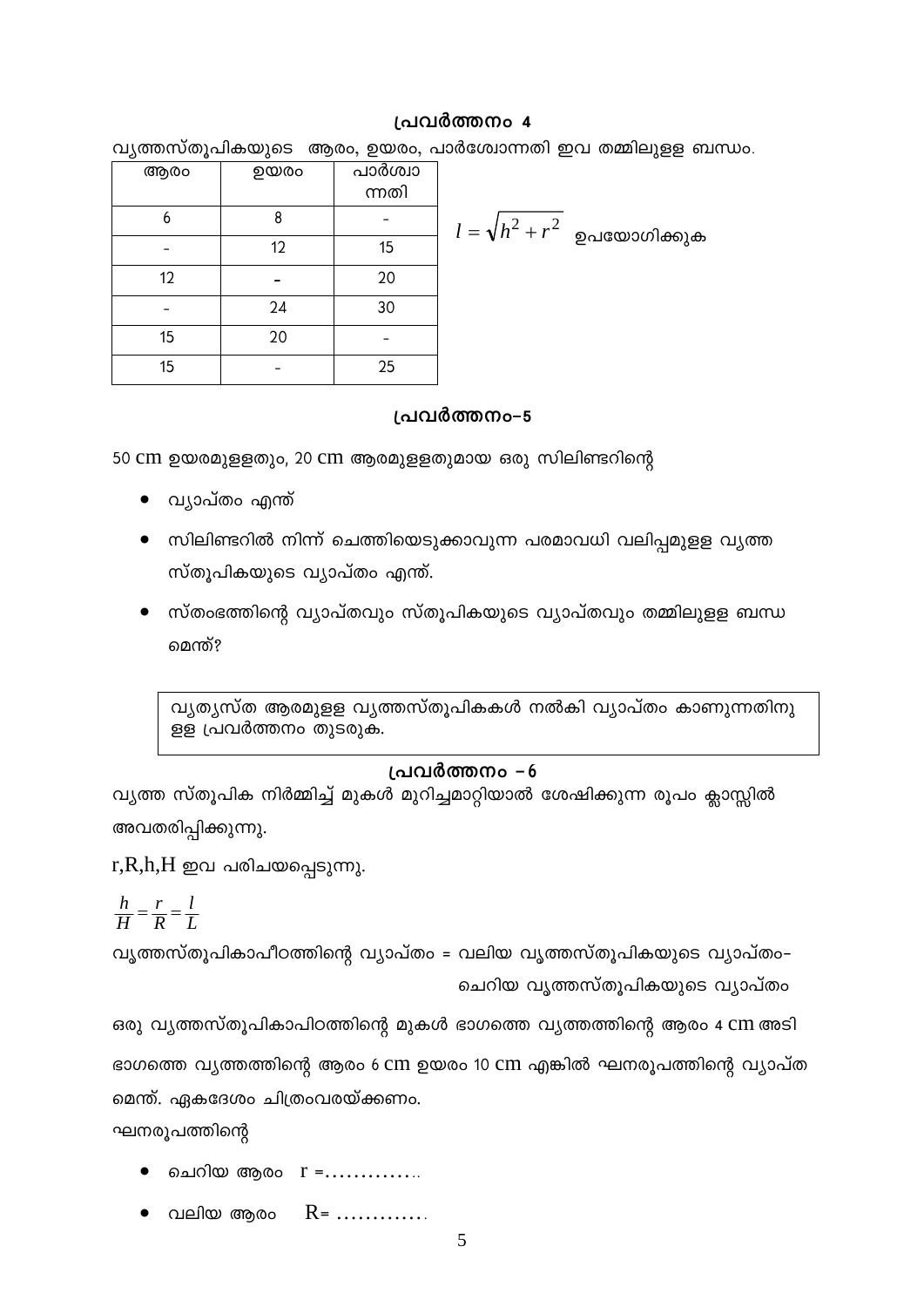- ചെറിയ സ്തുപികയുടെ ഉയരം  ${\rm h}$  =  ${\rm x}$
- $\bullet$  വലിയ സ്തുപികയുടെ ഉയരം  $H=10+ x$

 $rac{r}{R} = \frac{h}{H}$  $rac{4}{6} = \frac{x}{10 + x}$  $4 \times (-)= x \times 6$  $x = \ldots \ldots \ldots$  $h =$ ...............  $H =$  ............... വലിയ സ്തൂപികയുടെ വ്യാപ്തം = ............. ചെറിയ വൃത്ത സ്തൂപികയുടെ വ്യാപ്തം= ................. ഘനരൂപത്തിന്റെ വ്യാപ്തം = .............

കുടുതൽ പ്രവർത്തനങ്ങൾ

- 1. 29 cm പാർശ്വോന്നതിയും, 20 cm ഉന്നതിയും ഉളള ഒരു വ്യത്തസ്തൂപികയുടെ വ ക്രമുഖവിസ്തീർണ്ണവും ഉപരിതല വിസ്തീർണ്ണവും  $\pi$  ഉൾപ്പെടത്തക്കവിധം കാണുക.
- 2. വ്യത്തസ്തൂപികയുടെ ആകൃതിയിൽ ഒരു കൂടാരം നിർമ്മിച്ചിരിക്കുന്നു. ഇതിന്റെ പാദത്തിന് 50.24 മീറ്റർ ചുറ്റളവുണ്ട്. 6 മീറ്റർ ഉന്നതിയുളള ഈ കൂടാരത്തിന്റെ വക്രമുഖം പൊതിയുന്നതിന് ആവശ്യമുളള ക്യാൻവാസിന് ചതുരശ്രമീറ്ററിന് 15 രൂപ നിരക്കിൽ എന്തു വിലയാകും.
- 3. 15 CM ആരവും 120 $^{\circ}$  കേന്ദ്രകോണുമുളള ഒരു സെക്ടർ വളച്ച് ഒരു വൃത്ത സ്തൂപിക ഉണ്ടാക്കുന്നു. സ്തൂപികയുടെ
	- പാർശ്വോന്നതി
	- അരം
	- $\bullet$  വക്രമുഖവിസ്തീർണ്ണം ( $\pi$  ഉൾപ്പെടെ) എന്നിവ കാണുക
- 4. വ്യത്തസ്തുപികയുടെ ആകൃതിയിൽ കൂട്ടിയിട്ടിരിക്കുന്ന മണൽ കുമ്പാരത്തിന്റെ പാദചുറ്റളവ് 31.4 മീറ്റർ ആണ്. അതിന്റെ ഉന്നതി 12 മീറ്റർ ആണ്. ഒരു ലോറി ഒരു തവണ 4  $\text{m}^3$ മണൽ കൊണ്ടു പോകുമെങ്കിൽ കുമ്പാരത്തിൽ എത്ര ലോറി മണൽ ഉണ്ട് . ഉത്തരം പൂർണ സംഖ്യയ്ക്കു ശരിയായി നൽകുക.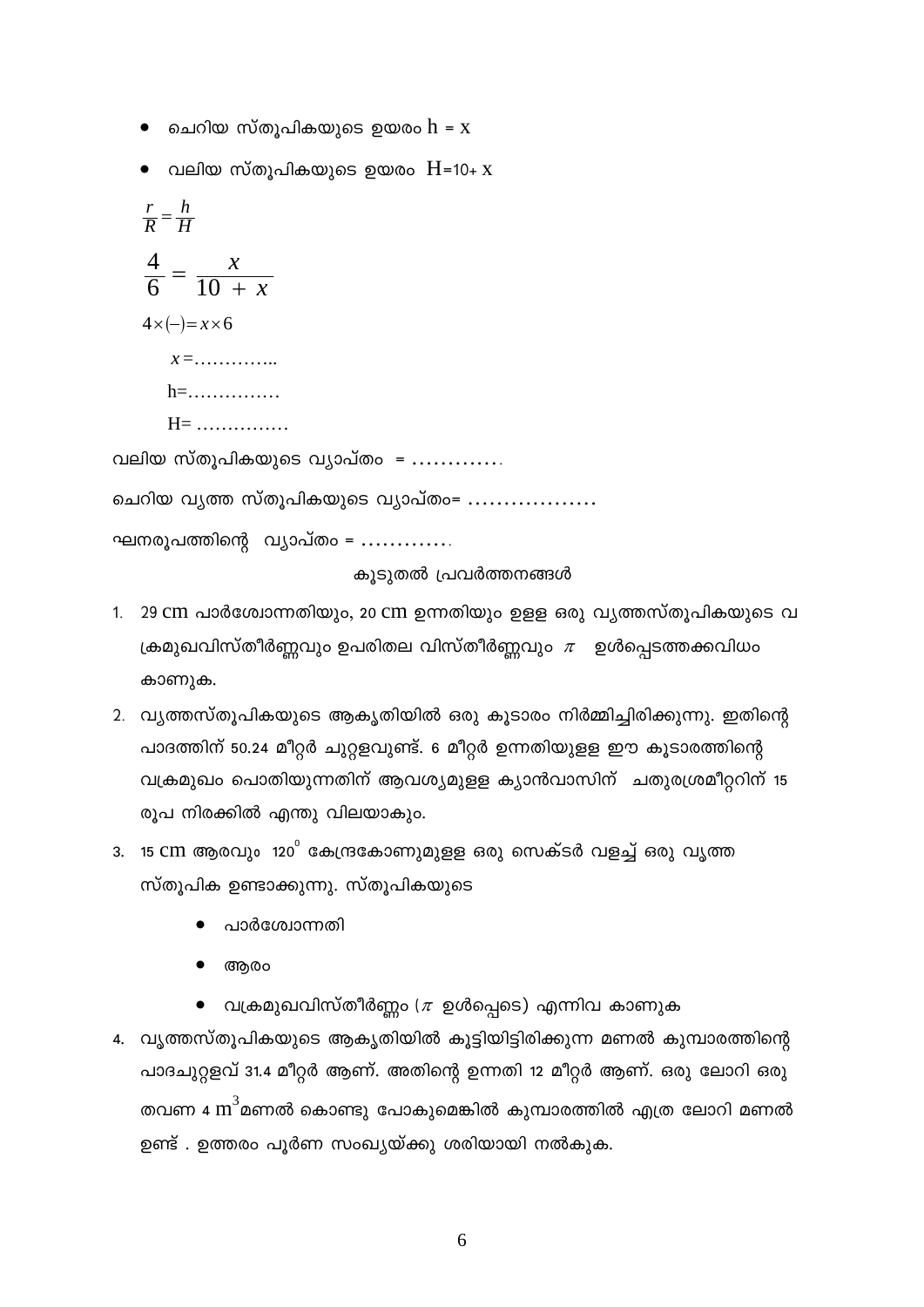- 5. ഒരു തൊട്ടി വൃത്ത സ്തൂപിക പീഠത്തിന്റെ ആകൃതിയിലാണ്. അഗ്രമുഖങ്ങളുടെ പരിധികൾ യഥാക്രമം 48  $\pi$  cm 30  $\pi$  cm ആകുന്നു. തൊട്ടിയുടെ താഴ്ച്ച 25 cm ആണെങ്കിൽ ഉള്ളളവ് ലിറ്ററിൽ കാണുക.
- 6. 25 CM ആരമുളള ഒരു സെക്ടർ വളച്ച് 15 CM ഉയരമുളള ഒരു വൃത്ത സ്തൂപിക ഉണ്ടാക്കണമെങ്കിൽ .
	- വൃത്തസ്തൂപികയുടെ പാദത്തിന്റെ ആരമെത്ര
	- $\bullet$  സെക്ടറിന്റെ കേന്ദ്രകോൺ എത്രയായിരിക്കണം

#### ഗോളം

ഗോളത്തിന്റെ ഉപരിതല വിസ്തീർണ്ണം, വ്യാപ്തം, അർദ്ധഗോളത്തിന്റെ ഉപരിതലവി സ്തീർണ്ണം, വക്രതലവിസ്തീർണ്ണം, വ്യാപ്തം ഇവ പരിചയപ്പെടുന്നു.

#### പ്രവർത്തനം -1

വ്വത്യസ്ത വ്യാസമുളള ഗോളങ്ങളുടെ ഉപതിതല വിസ്തീർണ്ണവും, വ്യപ്തവും കണ്ടുപി ടിച്ച വരിപിക്കുക.

| ◢ | ಀ<br>പ<br>ັບ     |                   |                                  |
|---|------------------|-------------------|----------------------------------|
|   | ആരം              | ഉപരിതലവിസ്തീർണ്ണം |                                  |
|   | r                | $4\pi r^2$        | വ്യാപ്തം<br>$\frac{4}{3}\pi r^3$ |
| 2 | 50 CM            |                   |                                  |
| 3 | 12 CM            |                   |                                  |
|   | 80 CM            |                   |                                  |
| 5 | 1 <sub>m</sub>   |                   |                                  |
| 6 | 2.5 <sub>m</sub> |                   |                                  |

## പ്രവർത്തനം 2

ചില അർദ്ധഗോളങ്ങളുടെ ആരം നൽകിയിരിക്കുന്നു. പട്ടിക പൂർത്തിയാക്കുക.

|   | അർദ്ധഗോള<br>ത്തിന്റെ | $\pi r$ | $2\pi r^2$ | $3\pi r^2$ |
|---|----------------------|---------|------------|------------|
|   | ആരം                  |         |            |            |
|   | r                    |         |            |            |
|   | 20 Cm                |         |            |            |
| 2 | 60 Cm                |         |            |            |
| 3 | 90 CM                |         |            |            |
| 4 | 1.5 <sub>cm</sub>    |         |            |            |
| 5 | 2 cm                 |         |            |            |

.<br><mark>(പാദമുഖവിസ്തീർണ്ണവും, വക്രമുഖ വിസ്തീർണ്ണവും, ഉപരിതലവി</mark>സ്തീർണ്ണവും തമ്മിലുളള ബന്ധം ചർച്ച ചെയ്യപ്പെടുന്നു).

## കുടുതൽ പ്രവർത്തനങ്ങൾ

ഒരു ജല സംഭരണിയുടെ ആകൃതി വൃത്തസ്തംഭത്തിന്റെ ഇരുഭാഗത്തും അതേ ആരമുളള അർദ്ധഗോളം ഘടിപ്പിച്ച രൂപത്തിലാണ്. വൃത്തസ്തംഭത്തിന്റെ ആരം